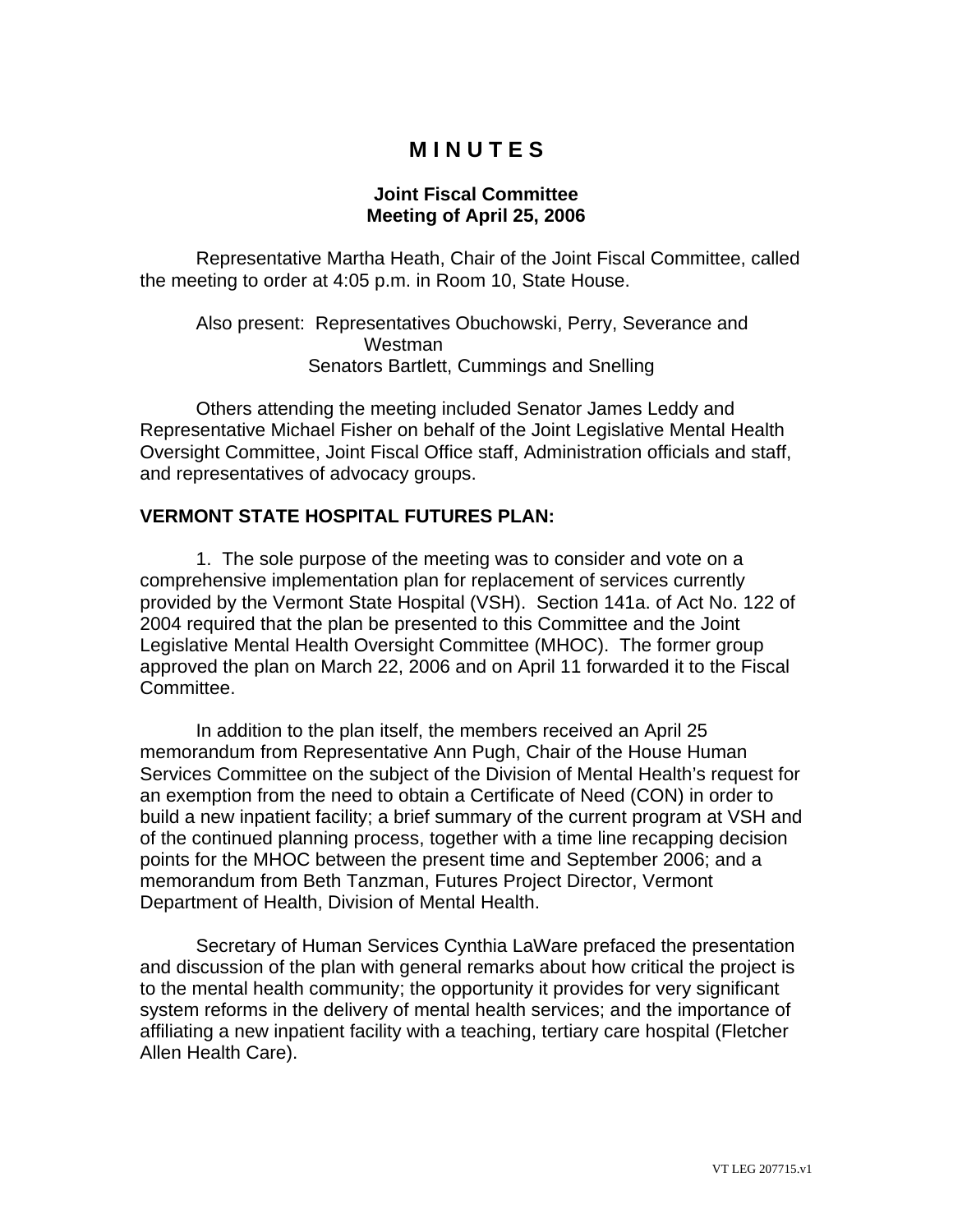Ms. Tanzman then led the Committee through the highlights of the plan, including the major objectives and restructuring of inpatient care delivery into two levels. She stressed that the last objective of replacing current services at the State Hospital is not the same thing as replacing its staff.

Following her presentation, Committee members questioned Ms. Tanzman about various aspects of implementation of the plan and its oversight, covering such issues as costs associated with providing mental health support services at the community level, the past management of VSH, the Certificate of Need related to a new inpatient facility, the design and size of the structure; the status of current staff at VSH; the duration of the plan; and federal certification.

 On the last subject, Ms. Tanzman observed that the staff probably is the most valuable resource in the State's delivery of mental health services.

 The Chair expressed her dismay over the amount of money that has been spent, to no apparent avail, in the state's efforts to locate sites for sub-acute beds in local communities. In answer to her inquiry as to whether the situation has improved, Ms. Tanzman advised that the state has made good progress in locating a place in Williamstown that would serve as a residential care facility and that there have very positive, well-sequenced interactions with local officials in that town. She added that the state alternatively continues to seek a village setting for a facility.

 Senator Leddy and Representative Fisher commented on the plan from their perspective as MHOC co-chairs. The latter stressed that that the MHOC regards the plan as a goal, that it is a work in progress with many aspects to be revisited.

 The Senator made the point that while the discussion at this meeting has been narrowly focused on a particular subject, in actuality Vermont has a remarkable story in meeting the needs of its mentally ill citizens including developing strong community resources that provide quality infrastructure and services. He went on to say that in the matter of the State Hospital, there have been major mistakes, the collective responsibility for which rests on more than one Administration or Legislature or other decision-making body. Since the federal government decertified the State Hospital, remarkably little progress has been made in improving the quality of services to the mentally ill, and he believed that the plan represents not just an opportunity, but an obligation. Furthermore, he made the point that a partnership whereby those receiving services have a voice in those services and strengthening of connections with local communities need to be restored.

 The discussion came to a close with a motion by Senator Snelling to approve the plan as presented. The motion was seconded by Senator Bartlett and approved on a voice vote, with no member registering a negative vote.